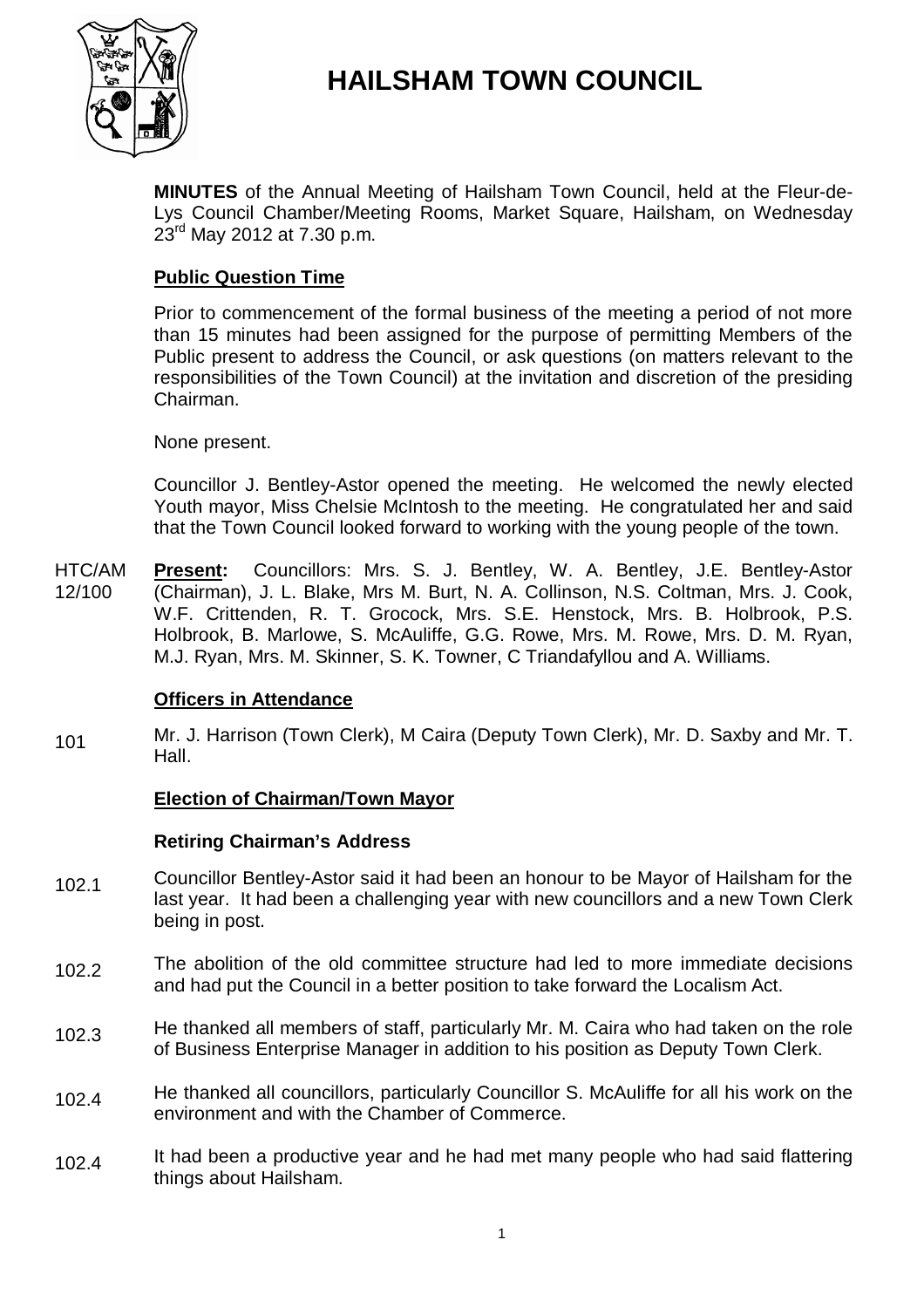#### **Nominations for Office**

- 103.1 A single nomination was received for the Chairman of the Town Council for the ensuing year for Councillor J. E. Bentley-Astor (proposed by Councillor M. J. Ryan, seconded by Councillor Mrs D. M. Ryan).
- 103.2 **RESOLVED** that Councillor J. E. Bentley-Astor be duly elected as Chairman/Town Mayor for 2012-2013.

Councillor Bentley-Astor signed the Declaration of Acceptance of Office, and took the chair.

Councillor Bentley-Astor said that this would be the year that the public will witness changes in the town. He would continue to do his best and encouraged others to do similar.

#### **Apologies for Absence:**

104 Apologies were received and accepted from Councillor Ms C. Collinson.

#### **Declarations of Interest**

105 No Declarations of Interest were presented.

#### **Election of Vice Chairman/Deputy Town Mayor**

- 106.1 Two nominations were received for Vice-chairman of the Town Council in the ensuing year, in the names of:
- 106.2 Councillor R. T. Grocock (proposed by Councillor Mrs. S. J. Bentley and seconded by Cllr. A. Williams) and

Councillor P. S. Holbrook (proposed by Councillor Mrs. B. Holbrook and seconded by Councillor W. F. Crittenden).

- 106.3 On a show of hands Councillor R. T. Grocock was elected by 15 votes to 4.
- 106.4 **RESOLVED** that Councillor R. T. Grocock be duly elected as Vice Chairman/Deputy Town Mayor for 2012-2013.
- 106.5 Councillor Grocock addressed the meeting. He vowed to continue to do his best for the town.

#### **Appointment of a Planning and Development Committee**

- 107 **RESOLVED** that in accordance with Standing Order No. 24, the following Committees be appointed:
	- (a) Finance and Budget Oversight Committee
	- (b) Planning and Development Committee
	- (c) Business Development Committee
	- (d) Hailsham in Bloom Committee
	- (e) Staff Administration Panel
	- (f) Staff Liaison Panel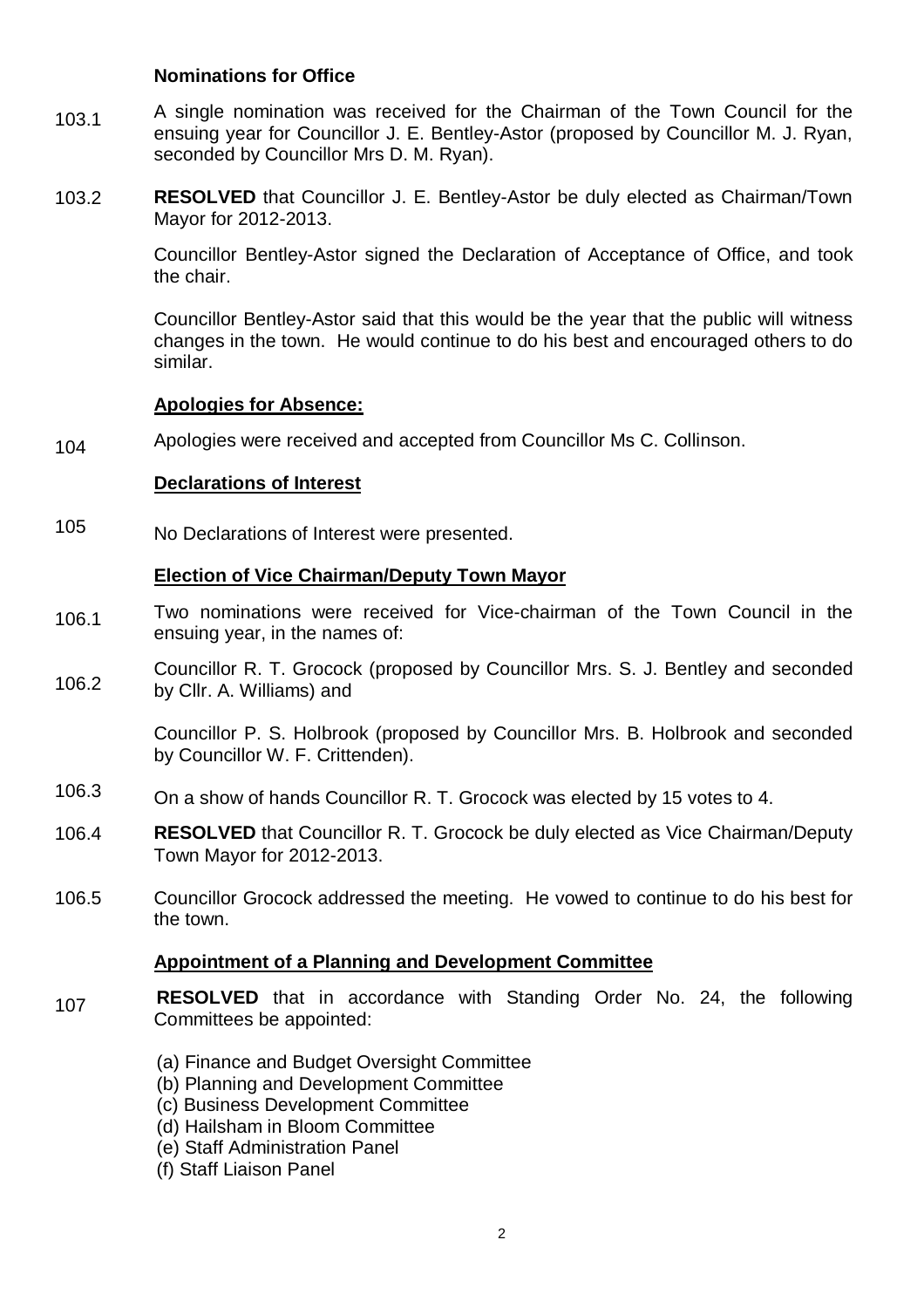## **Membership of Committees and Panels**

#### 108 **RESOLVED** to approve:

(a) the number of seats available for allocation on each of the Standing Committees and Panels, and

- (b) the allocation on each of the following:
- (a) Finance and Budget Oversight Committee (7 seats)
- (b) Planning and Development Committee (8 seats)
- (c) Business Development Committee (7 seats)
- (d) Hailsham in Bloom Committee (7 seats)
- (e) Staff Administration Panel (5 seats)
- (f) Staff Liaison Panel (4 seats)

As detailed in the report circulated with the agenda and as Appendix HTC/AM/12/108A to these minutes.

## Appointment of Chairmen of Standing Committees, Consultations Panel **Planning Consultative Panel**

109

**RESOLVED** to agree the Chairmen and Vice Chairmen of the foregoing Committees and Panels as detailed in Appendix HTC/AM/12/109A to these minutes, as follows:

a) Finance and Budget Oversight Committee Chairman: Councillor Triandafyllou. Vice Chairman: Councillor M. Ryan

(b) Planning and Development Committee Chairman: Councillor Mrs. S. J. Bentley. Vice Chairman; Councillor Williams

(c) Business Development Committee Chairman: Councillor N Collinson. Vice Chairman: Councillor W Bentley

(d) Hailsham in Bloom Committee Chairman: Councillor Grocock. Vice Chairman: Councillor M Ryan

(e) Staff Administration Panel Chairman and Vice Chairman to be elected at the Panel's first meeting.

(f) Staff Liaison Panel Chairman and Vice Chairman to be elected at the Panel's first meeting.

#### 110 Health Partnership

**RESOLVED** that the Council's representatives shall be the Chairman or Vice Chairman of the Council, the Chairman of the Business Development Committee, the Chairman of the Planning and Development Committee and one member from either the Hailsham Independent Group or the Liberal Democratic Party, to be advised at the next Council meeting.

#### **Confirmation of Minutes**

111 **RESOLVED** that the Minutes and Reports of the meeting of the Hailsham Town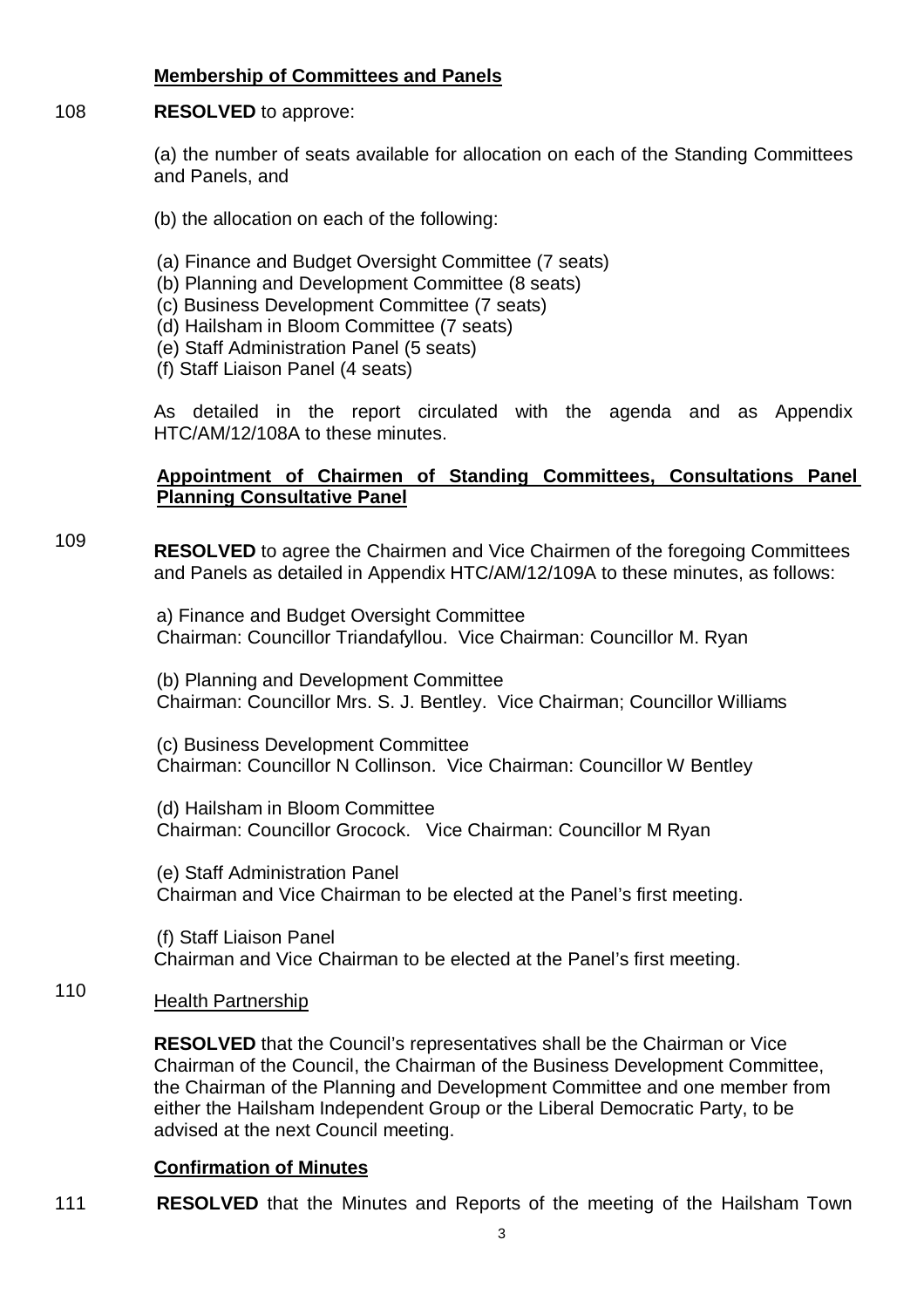Council (Ref: HTC/11/11/354-374) held on  $18<sup>th</sup>$  April 2012, as printed and circulated, be taken as read, confirmed as a correct record and signed by the Chairman.

#### **Matters Arising**

112 None presented.

#### **Committee and Panel Reports**

113 **RESOLVED**, after consideration in accordance with Standing Order 18(e), to receive the following reports of Committees, to approve and adopt the recommendations contained therein and the actions taken as reported therein**.**

> Planning & Development Committee  $-24<sup>th</sup>$  April 2012 and 15<sup>th</sup> May 2012 Hailsham in Bloom Committee – 23rd April 2012 Business and Development Committee  $-17<sup>th</sup>$  May 2012 Finance, Budget & Oversight Sub-Committee – Grants Panel  $20<sup>th</sup>$  April 2012

#### **Meeting Dates 2012 – 2012**

114 **RESOLVED** to adopt the schedule of meetings as circulated with the Agenda, amended, and as Appendix HTC/AM/12/114A to these minutes.

#### **Amendments to Standing Orders**

115 **RESOLVED** to receive a motion to permanently vary the Standing Orders as detailed in the report circulated with the agenda and as Appendix HTC/AM/12/115A to these minutes.

> NOTE: These items will stand adjourned, without discussion, to the next ordinary meeting of the Council on 20<sup>th</sup> June 2012 in accordance with Standing Order No. 83.

#### 116 **Oversight Councillors**

#### **RESOLVED** to:

a) note, approve and adopt suggested amendments to the structure of oversight roles within the Council, as circulated with the Agenda, amended, and as Appendix HTC/AM/12/116A to these minutes,

b) approve the allocation of councillors to oversight roles, as circulated with the Agenda, amended, and as Appendix HTC/AM/12/116B to these minutes, and

c) approve the suggested updated remit for oversight councillors, as circulated with the Agenda, amended, and as Appendix HTC/AM/12/116C to these minutes.

It was agreed to appoint Hailsham Town Council representatives to external organisations at the next meeting of the Council.

#### **End of Year Accounts and Audit 2011 – 2012**

#### 117 **RESOLVED** to note, approve and adopt:

a) The Responsible Finance Officer's Summary Report as circulated with the